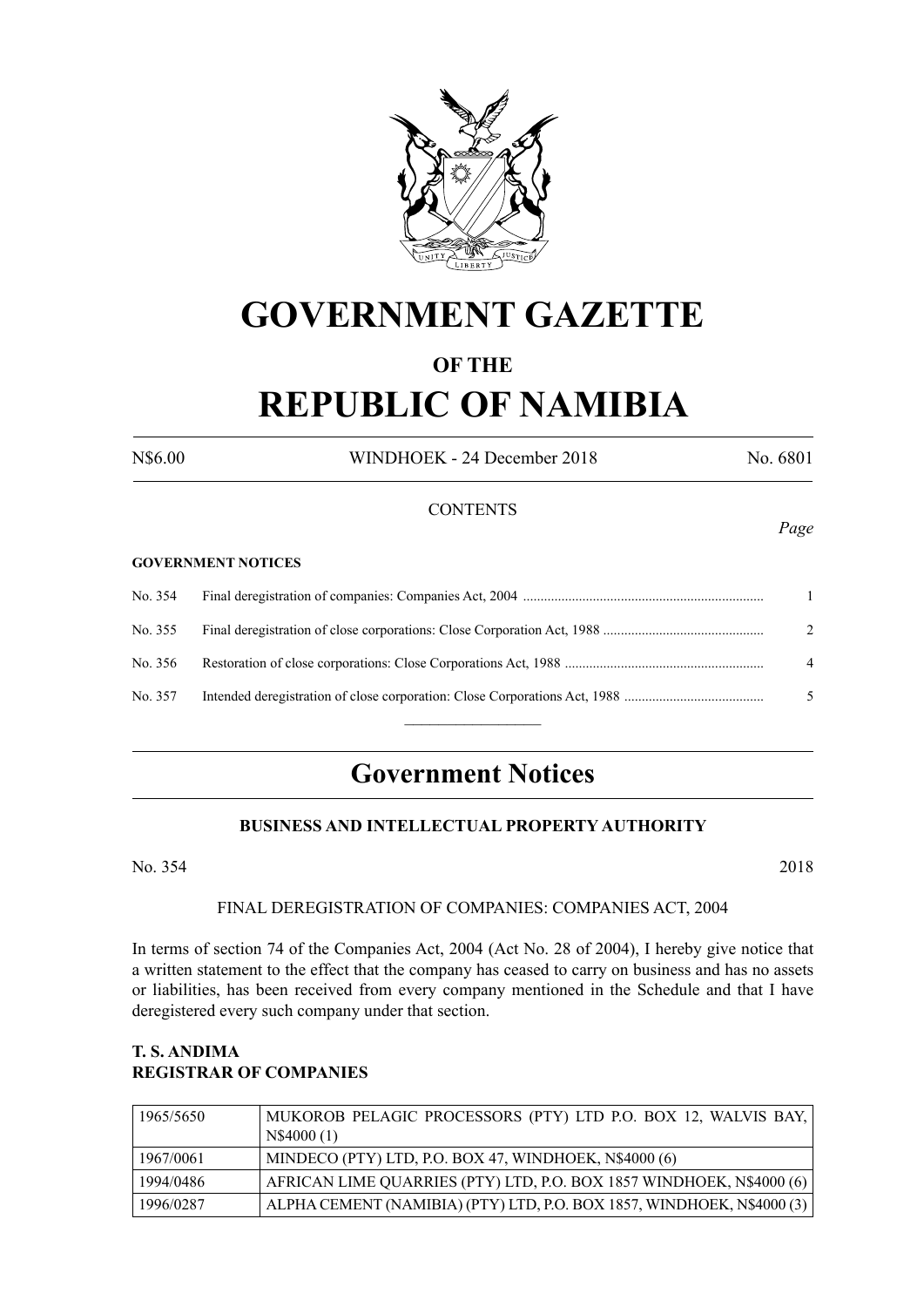| 2000/0471        | ATHEMA ARCHIVING NAMIBIA (PTY) LTD, P.O. BOX 81905, WINDHOEK,<br>N\$4000 (6)                             |
|------------------|----------------------------------------------------------------------------------------------------------|
| 2003/0295        | OSHIKANGO PHARMACY (PTY) LTD, P.O. BOX 96403, WINDHOEK, N\$4000 (9)                                      |
| CC/2003/0387     | SONAM PETROLEUM COMPANY (PTY) LTD, PRIVATE BAG 13196, WINDHOEK                                           |
| 2013/0773        | OMBUIKO TRADING LIMITED, PRIVATE BAG 12012, AUSSPANNPLATZ,<br>WINDHOEK, N\$4000 (6)                      |
| 2013/0325        | ENTREPO INSURANCE LIMITED (PTY) LTD, P.O. BOX 81905, OLYMPIA,<br><b>WINDHOEK, N\$4000 (8)</b>            |
| 2015/1132        | NAMIBIA OLIVE OIL FARM (PTY) LTD, P.O. BOX 21863, WINDHOEK, N\$4000 (1)                                  |
| 2016/5077        | YEN INVESTMENTS NINETY FIVE (PTY) LTD, P.O. BOX 5077, AUSSPANN-<br>PLATZ, WINDHOEK, N\$4000 (6)          |
| 2018/0297        | ATTERBURY INVESTMENTS NAMIBIA (PTY) LTD, P.O. BOX 90757,<br>WINDHOEK, N\$4000 (6)                        |
| 2018/0368        | RGS PROPERTY NAMIBIA (PTY) LTD, P.O. BOX 97401, MAERUA MALL,<br><b>WINDHOEK, N\$4000 (8)</b>             |
| 21/2005/0614     | JOHN MUAFANGEJO ART CENTRE (INCORPORATED ASSOCIATION NOT FOR<br>GAIN), P.O. BOX 97346, WINDHOEK, NIL NIL |
| F/94/000253/07   | FLIGHT CENTRE TRAVEL GROUP (PTY) LTD, P.O. BOX 90757, WINDHOEK,<br>N\$4000(1)                            |
| F/2006/023090/07 | NASHUA COMMUICATIONS (PTY) LTD, P.O. BOX 90757, WINDHOEK, N\$1000 (9)                                    |
|                  |                                                                                                          |

#### **BUSINESS AND INTELLECTUAL PROPERTY AUTHORITY**

#### No. 355 2018

#### FINAL DEREGISTRATION OF CLOSE CORPORATIONS: CLOSE CORPORATIONS ACT, 1988

It is hereby made known in terms of subsection (3) of section 26 of the Close Corporations Act, 1988 (Act No. 26 of 1988) that the close corporations mentioned in the Schedule shall as from the date of publication of this notice be deregistered under subsection (2) of that section for the reason that the close corporations have submitted written statements in terms of that subsection to the effect that such close corporations have ceased to carry on business and have no assets or liabilities, and that no good cause to the contrary has been shown.

# **T. S. ANDIMA REGISTRAR OF COMPANIES**

**NOTE:** No guarantee is given in respect of the accuracy of the particulars furnished and no responsibility is accepted for errors or omissions or the consequences thereof.

| CC/1995/1016  | LOMBARD CONSULTING ENGINEERING CC, P.O. BOX 9327, EROS,             |
|---------------|---------------------------------------------------------------------|
|               | WINDHOEK, N\$100 (10)                                               |
| CC/1998/1045  | WILDE PRODUCTIONS NAMIBIA CC, P.O. BOX 2921, WALVIS BAY, N\$200 (9) |
| CC/1998/0946  | ETOSHA CAR HIRE CC, P.O. BOX 31606, WINDHOEK, N\$100 (7)            |
| CC/2000/0348  | DESERT LOGISTICS CC, P.O. BOX 31606, WINDHOEK, N\$100 (7)           |
| CC/2000/0457  | AVENTIS INVESTMENTS CC, P.O. BOX 9779, WINDHOEK, N\$100 (6)         |
| CC/2000/0530  | AQUAMARINE SEA PRODUCTS CC, P.O. BOX 14, WALVIS BAY, N\$100 (6)     |
| CC/2001/1770  | EDLOMARLE TRANSPORT CC, P.O. BOX 14, WALVIS BAY, N\$100 (7)         |
| CC/2001/1087  | DESERT POULTRY FARM CC, P.O. BOX 1461, SWAKOPMUND, N\$100 (1)       |
| CC/2002/01585 | /HOBAS SHUTTLE AND TOURS CC, P.O. BOX 37, WINDHOEK, N\$100 (7)      |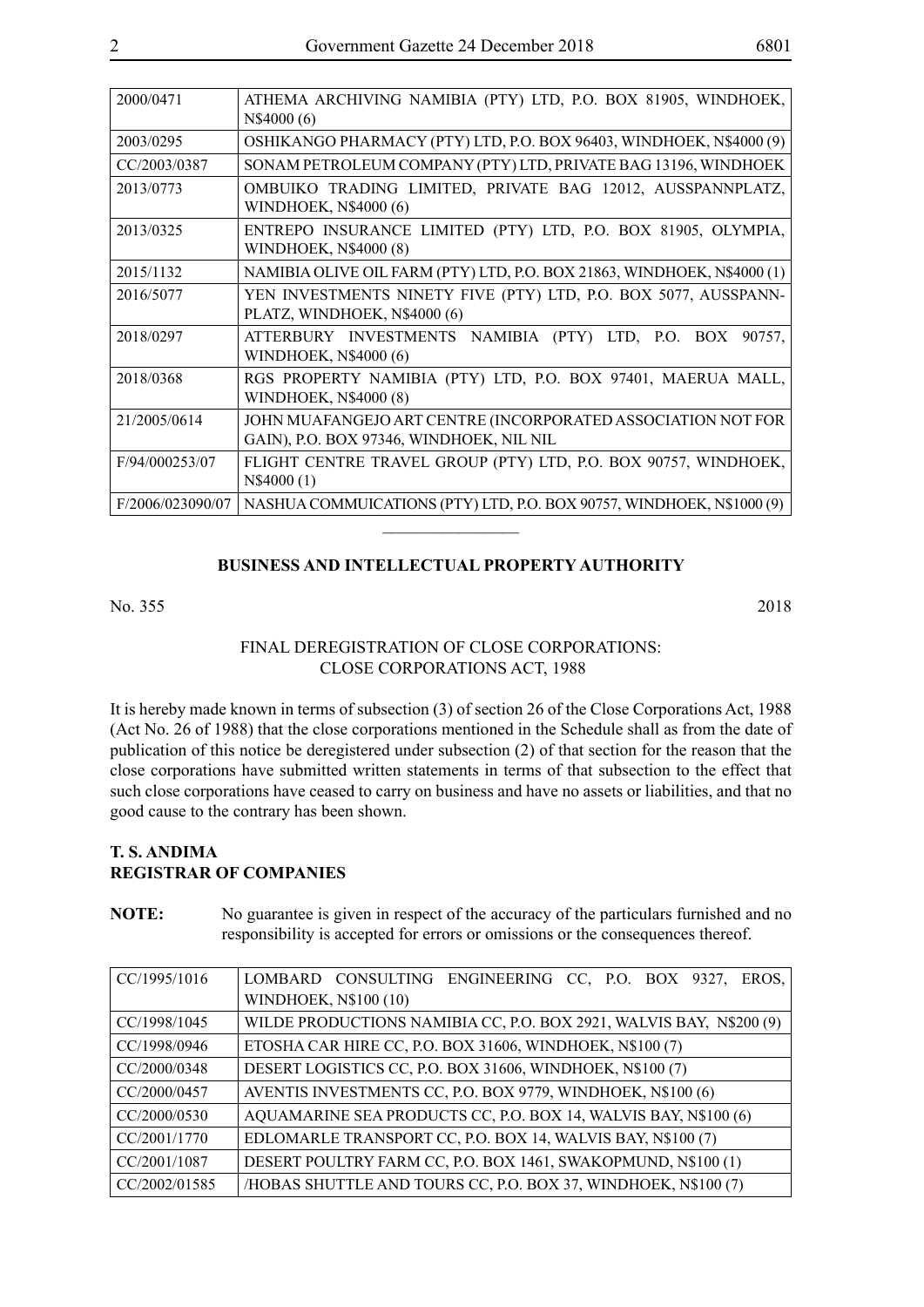| ۰.<br>۰. |    |        |  |
|----------|----|--------|--|
|          |    | ٢      |  |
| ×        |    |        |  |
|          |    |        |  |
|          |    |        |  |
|          | I  | I<br>I |  |
|          | ۰. |        |  |

| CC/2002/0180  | BV INVESTMENTS ONE HUNDRED AND NINETY SEVEN CC, P.O. BOX 81905,                                    |
|---------------|----------------------------------------------------------------------------------------------------|
|               | OLYMPIA, WINDHOEK, N\$100 (6)                                                                      |
| CC/2003/0490  | ERF FIVE SIX NINE ONDANGWA CC, P.O. BOX 389, OSHAKATI, N\$100 (8)                                  |
| CC/2004/2117  | MEDICINE WORLD (OUTAPI) CC, P.O. BOX 1782, OTJIWARONGO, N\$100 (9)                                 |
| CC/2004/00613 | REBELS COMMUNICATIONS AND DESIGNS CC, P.O. BOX 2921, WALVIS BAY,<br>N\\$100(9)                     |
| CC/2004/0260  | GATEWAY ENGLISH COMMUNICATION PROGRAMME CC, P.O. BOX 70481,<br>KHOMASDAL, WINDHOEK, N\$2500 (9)    |
| CC/2005/3512  | FOUR SHORES INVESTMENTS NUMBER SEVENTY ONE CC, P.O. BOX 14,<br><b>WALVIS BAY, N\$100 (6)</b>       |
| CC/2005/1729  | WINDHOEK RADIATORS CC, P.O. BOX 90562, WINDHOEK, N\$100 (6)                                        |
| CC/2005/3430  | HELTER CONSULTING CC, P.O. BOX 97346, WINDHOEK, N\$100 (10)                                        |
| CC/2005/2998  | ROCK VIEW INVESTMENT NUMBER THIRTY ONE CC, P.O. BOX 98830,<br>PELICAN SQUARE, WINDHOEK, N\$100 (6) |
| CC/2007/3472  | OKAHANDJA FRIED CHICKEN CC, P.O. BOX 30764, PIONIERSPARK,<br>WINDHOEK, N\$1(1)                     |
| CC/2008/3526  | NKARA MAMANYA CATERING CC, P.O. BOX 6063, NKURENKURU, N\$100 (6)                                   |
| CC/2009/1914  | PUNAPALA DAIRY FARM CC, P.O. BOX 1450, OSHAKATI, N\$100 (1)                                        |
| CC/2010/5231  | CYBERNAM NETWORK SECURITY SOLUTIONS CC, P.O. BOX 1782,<br>OTJIWARONGO, N\$100 (10)                 |
| CC/2010/2931  | PLACES AND SPACE REALTY CC, P.O. BOX 90562, KLEIN WINDHOEK,                                        |
|               | WINDHOEK, N\$ 100 (6)                                                                              |
| CC/2010/1563  | EVERGROWING PROPERTY INVESTMENT NUMBER TWENTY THREE CC,<br>P.O. BOX 90022, WINDHOEK, N\$100 (8)    |
| CC/2010/2745  | ZEST INVESTMENTS SIXTY EIGHT CC, P.O. BOX 31356, WINDHOEK, N\$100 (6)                              |
| CC/2010/1150  | DE KELDER RESTAURANT CC, P.O. BOX 97139, MAERUA MALL, WINDHEOK,<br>N\\$100(6)                      |
| CC/2010/3839  | OPOMBA INVESTMENTS CC, P.O. BOX 1168, WINDHOEK, N\$100 (10)                                        |
| CC/2012/5749  | CALCULI INVESTMENTS TEN CC, P.O. BOX 2781, WINDHOEK, N\$100 (6)                                    |
| CC/2012/4254  | EXECUTIVE TRAVEL CC, P.O. BOX 27732, WINDHOEK, N\$200 (1)                                          |
| CC/2012/3165  | BASTOM TRADING ENTERPRISE CC, P.O. BOX 1238, OKAHANDJA, N\$100 (6)                                 |
| CC/2012/6407  | NAMIBIAAGRICULTURALTECHNOLOGYCC, P.O.BOX 30596, PIONIERSPARK,<br><b>WINDHOEK, N\$100(1)</b>        |
| CC/2012/3363  | WATER VILLAGE ADVENTURE LAND CC, P.O. BOX 22597, WINDHOEK, N\$100<br>(6)                           |
| CC/2012/3653  | MOUNTAIN VIEW ESTATE TWENTY EIGHT CC, P.O. BOX 2184, WINDHOEK,<br>N\$100(8)                        |
| CC/2012/3144  | KINGDOM KIDS CARE CC, P.O. BOX 40732, AUSSPANNPLATZ, WINDHOEK,<br>N\$100(9)                        |
| CC/2013/10718 | RUGBY FESTIVTIES AND HOSPITALITY CC, P.O. BOX 2558, WINDHOEK,<br>N\$100(1)                         |
| CC/2013/10463 | LECHER INVESTMENTS CC, P.O. BOX 22965, WINDHOEK, N\$100 (6)                                        |
| CC/2013/00025 | CEST MOI TRADING ENTERPRISES CC, P.O. BOX 22504, WINDHOEK, N\$100 (6)                              |
| CC/2013/08841 | MISTY BAY LARGE PELAGIC CC, P.O. BOX 2921, WALVIS BAY, N\$100 (10)                                 |
| CC/2013/01307 | MWN CHARCOAL DISTRIBUTIONS CC, P.O. BOX 90430, WINDHOEK, N\$100 (3)                                |
| CC/2013/08119 | NETPOINT INFORMATION TECHNOLOGIES CC, P.O. BOX 32034, PIONIERS-<br>PARK, WINDHOEK, N\$100 (9)      |
| CC/2013/05579 | QUIVER TREE INVESTMENTS SIX NINE CC, P.O. BOX 30, WINDHOEK, N\$100 (6)                             |
| CC/2013/12749 | AROAB COMMUNITY COFFINS AND FUNERALS CC, P.O. BOX 32119,<br>PIONIERSPARK, WINDHOEK, N\$200 (10)    |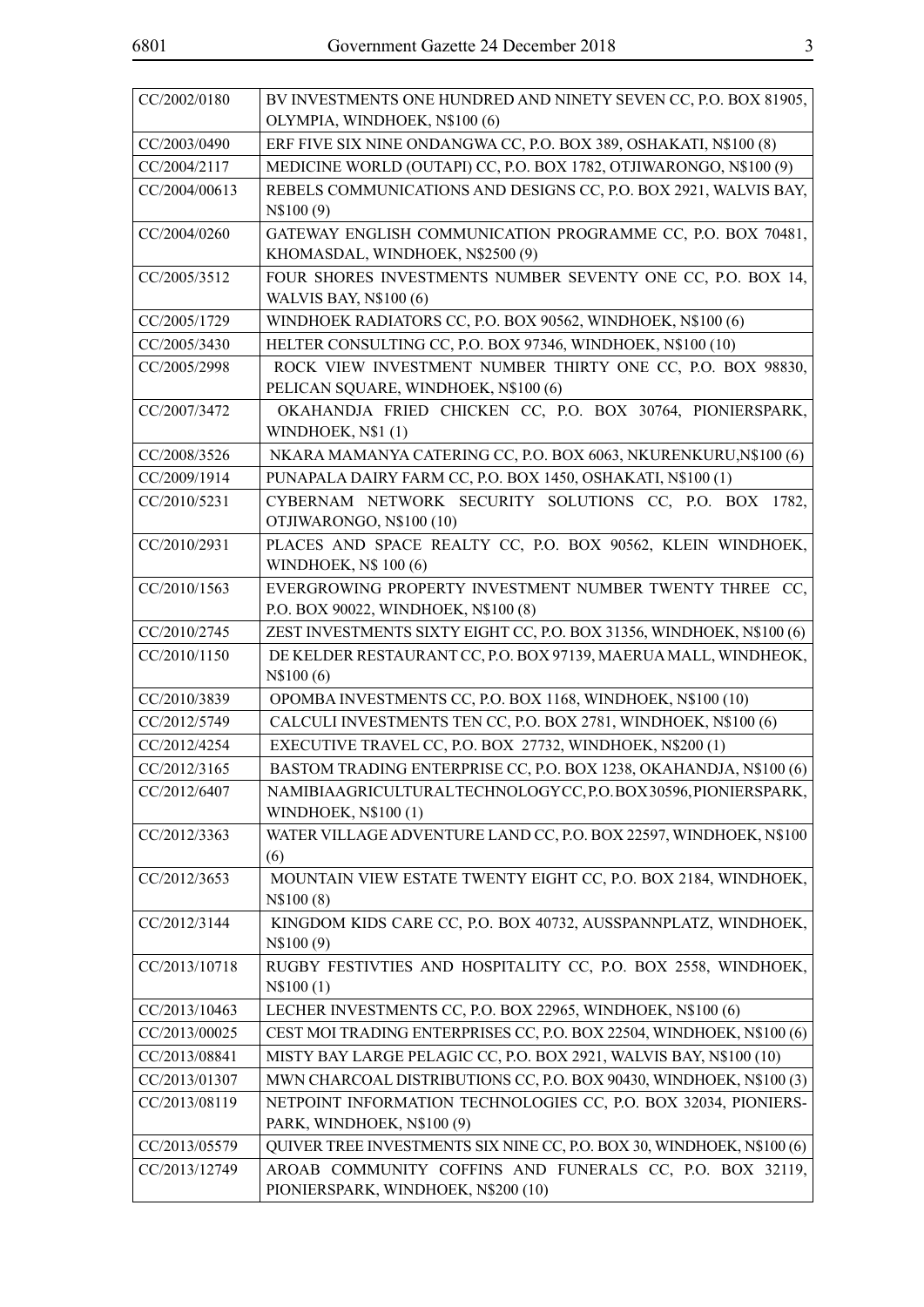| CC/2013/08018 | ANNELINE'S BOUTIQUE CC, P.O. BOX 9327, WINDHOEK, N\$100 (6)           |
|---------------|-----------------------------------------------------------------------|
| CC/2014/05183 | ANATECH CONSTRUCTION CC, P.O. BOX 32034, PIONIERSPARK, WINDHOEK,      |
|               | N\$100(5)                                                             |
| CC/2014/06716 | OMUTULILWA INVESTMENT CC, P.O. BOX 1782, OTJIWARONGO, N\$ 1000 (5)    |
| CC/2014/03583 | GREENSQUARE INVESTMENTS ONE HUNDRED AND FIFTY NINE CC, P.O.           |
|               | BOX 9327, WINDHOEK, N\$100 (6)                                        |
| CC/2014/00487 | GAND L QUALITY PRINTERS AND BINDERS CC, P.O. BOX 99510, WINDHOEK,     |
|               | N\$2(9)                                                               |
| CC/2015/08731 | ARANDIS HARDWARE AND MANUFACTURER CC, P.O. BOX 21683,                 |
|               | WINDHOEK, N\$100 (3)                                                  |
| CC/2015/12734 | MOSTERT INVESTMENTS NUMBER ONE HUNDRED CC, P.O. BOX 32034,            |
|               | PIONIERSPARK, WINDHOEK, N\$100 (6)                                    |
| CC/2015/10110 | ADEPT SOLUTIONS CC, P.O. BOX 2434, SWAKOPMUND, N\$100 (6)             |
| CC/2015/04963 | LIFE CONNECTIONS PERSONAL DEVELOPMENT CC, P.O. BOX 9327,              |
|               | WINDHOEK, N\$100 (10)                                                 |
| CC/2015/12544 | CARVEY INVESTMENTS CC, P.O. BOX 50340, BACHBRECHT, WINDHOEK,          |
|               | N\\$100(5)                                                            |
| CC/2016/02404 | AFRICAN PRINTS ENTERPRISES CC, PRIVATE BAG 5004, SWAKOPMUND, N\$      |
|               | 100(6)                                                                |
| CC/2016/00621 | SEREZI INVESTMENT CC, P.O. BOX 873, RUNDU, N\$100 (6)                 |
| CC/2016/01251 | DALES CONSTRUCTION AND ROAD MAINTENANCE CC, P.O. BOX 70538,           |
|               | KHOMASDAL, WINDHOEK, N\$100 (5)                                       |
| CC/2016/04570 | BLIKBEKER GRILLED FAST FOODS CC, P O BOX 30, WINDHOEK, N\$ 100 (6)    |
| CC/2017/10799 | KEZAZU TRANSPORT CC, P.O. BOX 874, RUNDU, N\$100 (7)                  |
| CC/2017/05987 | SHIKUKATI CONSTRUCTION CC, P.O. BOX 4388, WALVIS BAY, N\$100 (5)      |
| CC/2017/02178 | QUAD VENTURES CC, P.O. BOX 6994, AUSSPANNPLATZ, WINDHOEK, N\$1000 (6) |
| CC/2017/00530 | APRISE TRADING CC, P.O. BOX 90099, KLEIN WINDHOEK, WINDHOEK,          |
|               | N\$100 (10)                                                           |
| CC/2018/00578 | ALADDINS LAMP POWER INVESTMENTS CC, P O BOX 1655, KATIMA              |
|               | <b>MULILO, N\$100 (6)</b>                                             |
| CC/2018/00254 | LAMBRECHTS TRADERS CC, P.O BOX 2921, WALVIS BAY, N\$100 (10)          |

## **BUSINESS AND INTELLECTUAL PROPERTY AUTHORITY**

 $\overline{\phantom{a}}$  , where  $\overline{\phantom{a}}$ 

#### No. 356 2018

#### RESTORATION OF CLOSE CORPORATIONS: CLOSE CORPORATIONS ACT, 1988

It is hereby made known in terms of subsection (7) of section 26 of the Close Corporations Act, 1988 (Act No. 26 of 1988) that the registration of the Close Corporation mentioned in the Scheduled has under subsection (6) of the Act been restored.

# **T. S. ANDIMA REGISTRAR OF CLOSE CORPORATIONS**

**NOTE:** No guarantee is given in respect of the accuracy of the particulars furnished and no responsibility is accepted for errors or omissions or the consequences thereof.

| $\vert$ CC/2012/10623 | P.H.E. TRADING CC, P.O. BOX 25747, WINDHOEK N\$100 $(6)$          |
|-----------------------|-------------------------------------------------------------------|
| $\vert$ CC/2012/3058  | CALCULI INVESTMENTS THREE CC, P.O. BOX 2781, WINDHOEK, N\$100 (6) |
|                       |                                                                   |